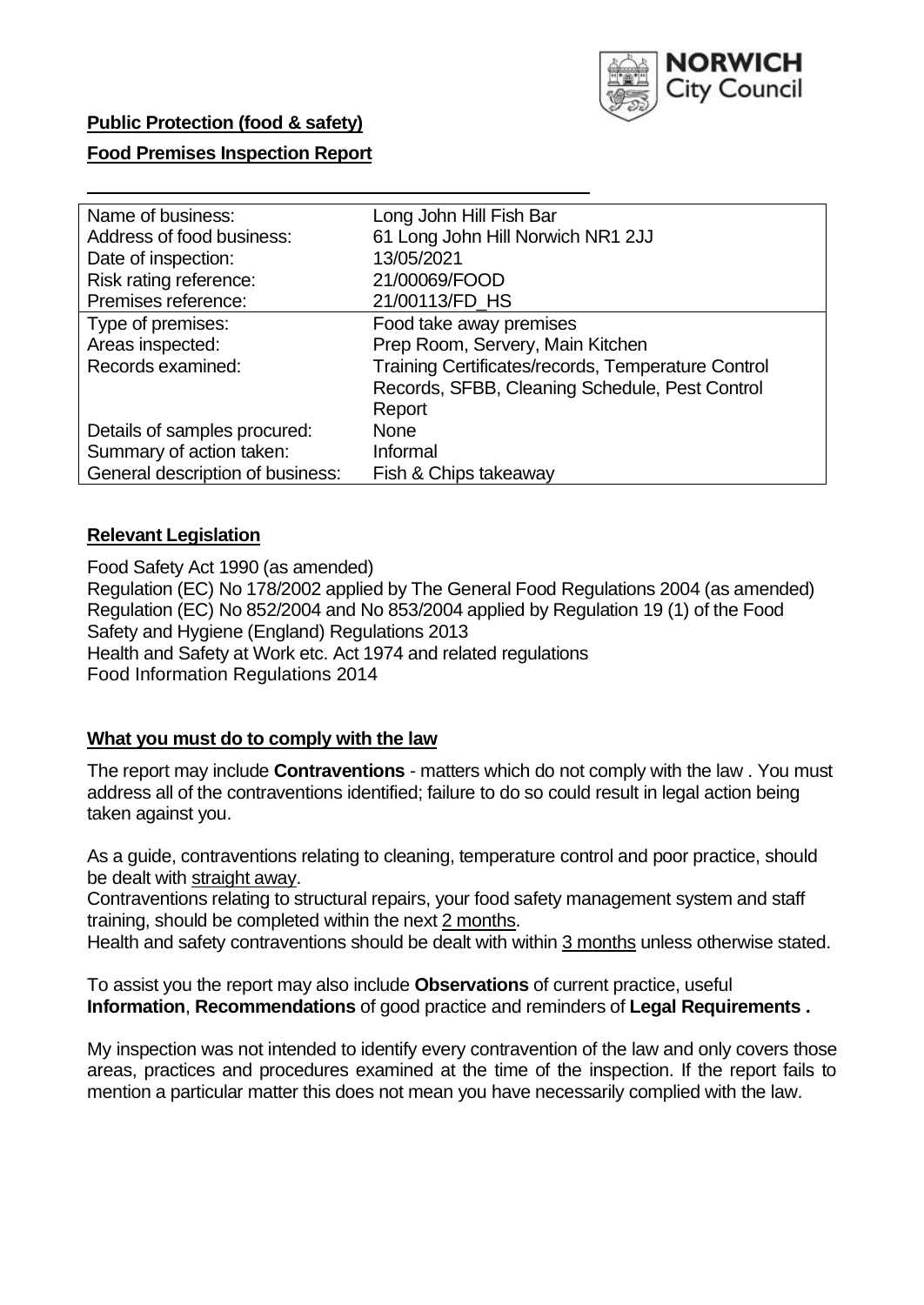# **FOOD SAFETY**

# **How we calculate your Food Hygiene Rating:**

 The food safety section has been divided into the three areas which you are scored against for the hygiene rating: 1. food hygiene and safety procedures, 2. structural requirements and 3. confidence in management/control procedures. Each section begins with a summary of what was observed and the score you have been given. Details of how these scores combine to produce your overall food hygiene rating are shown in the table.

| <b>Compliance Area</b>                     |          |    |                | <b>You Score</b> |                |    |           |    |          |  |  |
|--------------------------------------------|----------|----|----------------|------------------|----------------|----|-----------|----|----------|--|--|
| Food Hygiene and Safety                    |          |    |                | $\Omega$         | 5              | 10 | 15        | 20 | 25       |  |  |
| <b>Structure and Cleaning</b>              |          |    | $\overline{0}$ | 5                | 10             | 15 | 20        | 25 |          |  |  |
| Confidence in management & control systems |          |    | $\overline{0}$ | 5                | 10             | 15 | 20        | 30 |          |  |  |
|                                            |          |    |                |                  |                |    |           |    |          |  |  |
| <b>Your Total score</b>                    | $0 - 15$ | 20 | $25 - 30$      |                  | $35 - 40$      |    | $45 - 50$ |    | > 50     |  |  |
| <b>Your Worst score</b>                    | 5        | 10 | 10             |                  | 15             |    | 20        |    | $\sim$   |  |  |
|                                            |          |    |                |                  |                |    |           |    |          |  |  |
| <b>Your Rating is</b>                      | 5        | 4  |                | 3                | $\overline{2}$ |    |           |    | $\Omega$ |  |  |

Your Food Hygiene Rating is 5 - a very good standard



# **1. Food Hygiene and Safety**

 with legal requirements. You have safe food handling practices and procedures and all the Food hygiene standards are high. You demonstrated a very good standard of compliance necessary control measures to prevent cross-contamination are in place. Some minor contraventions require your attention. **(Score 5)** 

# Contamination risks

**Contravention** The following exposed food to the general risk of cross-contamination with bacteria or allergens or its physical contamination with dirt or foreign objects:

- open foods i.e prepared batter was being stored too near the electric fly killer
- • splash water from hand wash basin could contaminate the flour. Extend the splash screen to the wash hand basin in the servery to protect open foods

**Observation** I was pleased to see you were able to demonstrate effective controls to prevent cross-contamination.

#### Hand-washing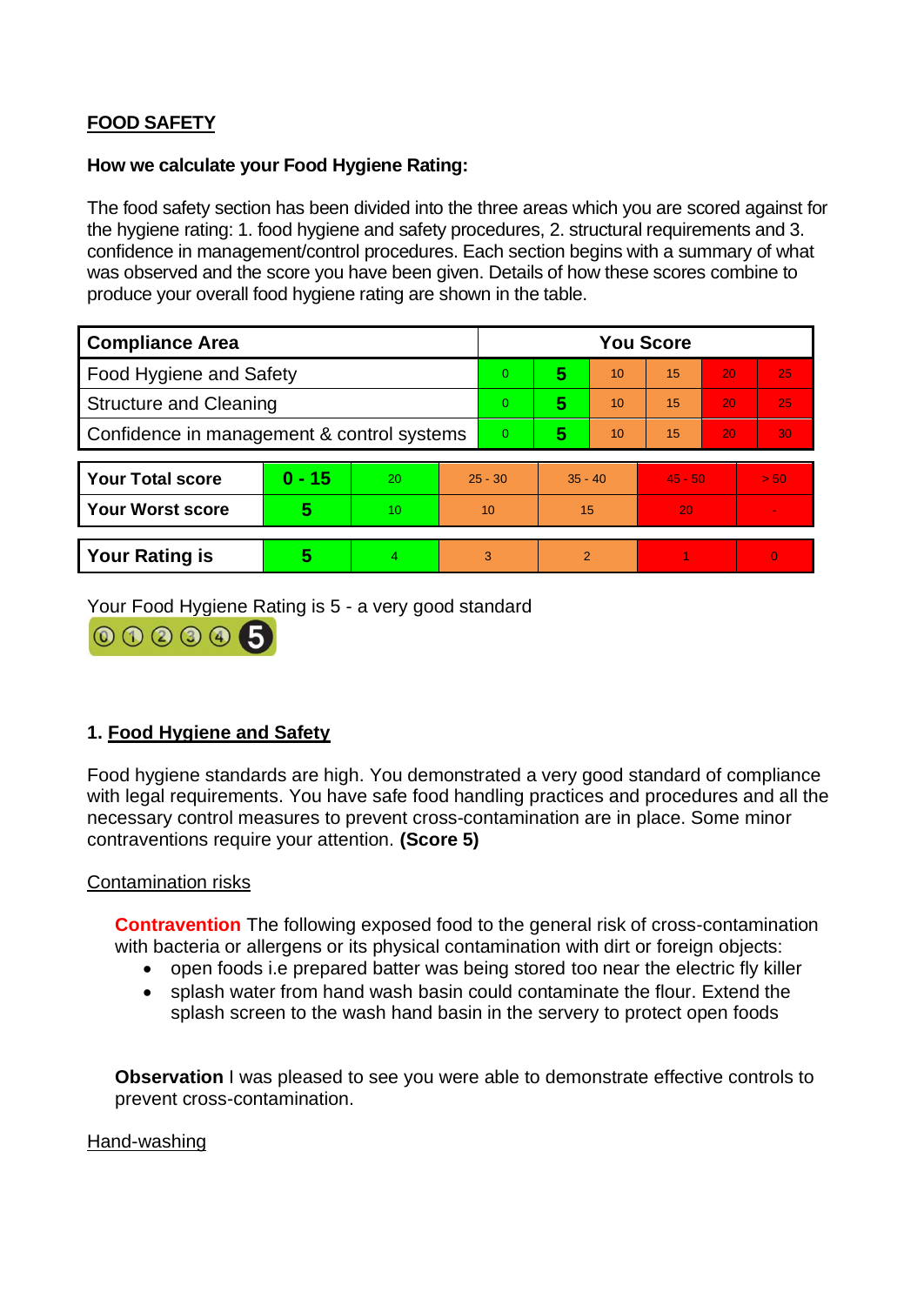**Recommendation** I recommend that you provide a sink for hand washing or dedicate one of the sinks for the use of hand washing only in the potato preparation room

**Recommendation** I recommend that the terry towel is replaced by paper towel at the wash hand basin as this is more hygienic

#### Personal Hygiene

**Contravention** The following are examples of poor personal hygiene or where it was made difficult for food handlers to maintain sufficiently high standards of personal cleanliness:

• staff were seen wearing jewellery. Staff should not wear jewellery that could present a risk of contamination

**Observation** I was pleased to see that standards of personal hygiene were high.

#### Unfit food

 **Recommendation** You should have a system to identify when open or prepared foods you apply labels which give a date that is 2 days after the day of production e.g. if food need to be used by or discarded, to ensure the food is fit for consumption. I recommend is opened on Monday it should be used by the end of Wednesday (an exception is rice which should not be kept longer than 24 hours)

# **2. Structure and Cleaning**

The structure facilities and standard of cleaning and maintenance are all of a good standard and only minor repairs and/or improvements are required. Pest control and waste disposal provisions are adequate. The minor contraventions require your attention. **(Score 5)** 

#### Cleaning of Structure

**Contravention** The following items were dirty and require more frequent and thorough cleaning:

- drain cover underneath the washing up sink
- flooring underneath equipment

#### Cleaning of Equipment and Food Contact Surfaces

**Contravention** The following items are dirty and must be cleaned::

• microwave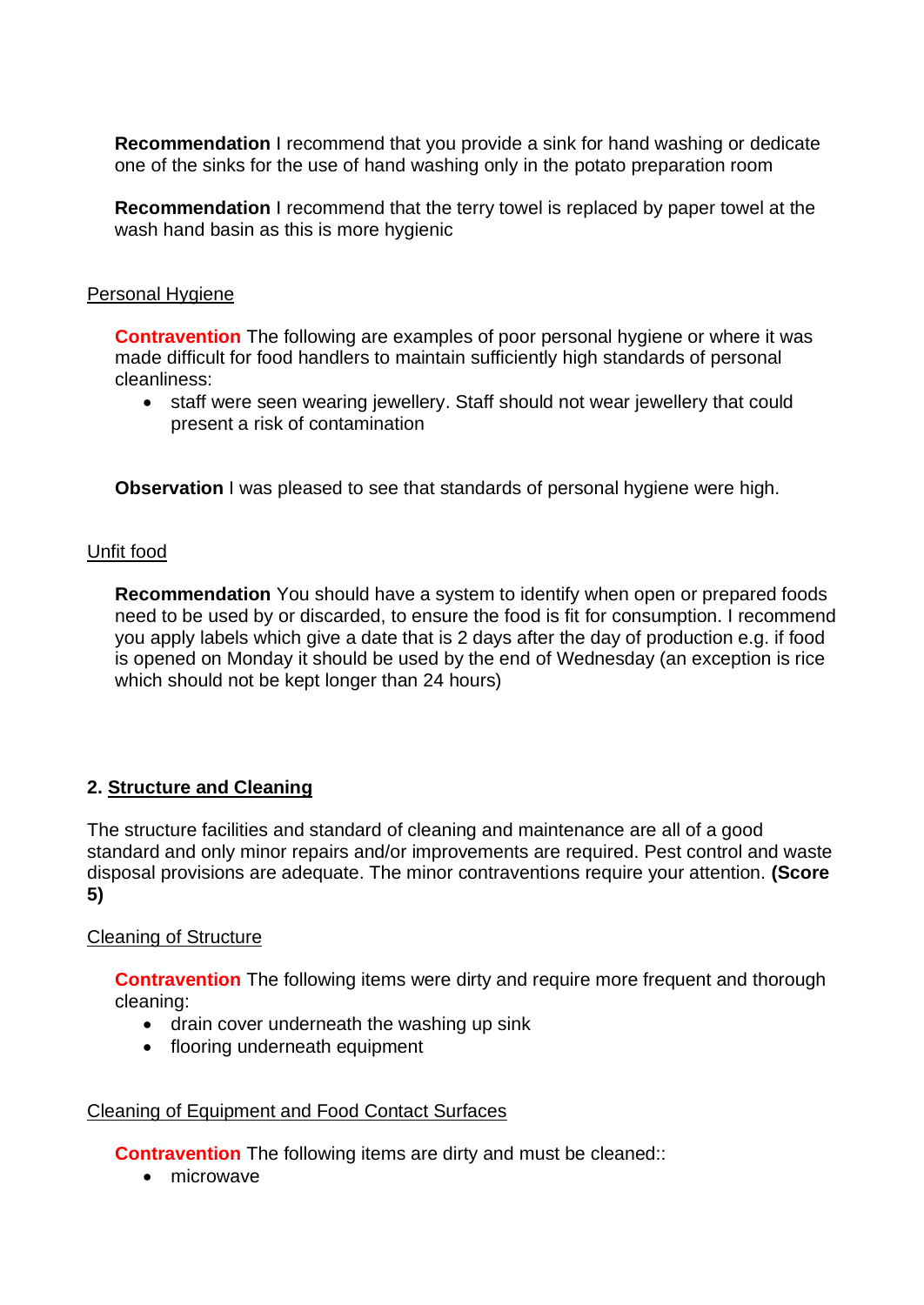• shelf to stainless steel table

### Cleaning Chemicals / Materials / Equipment and Methods

**Observation** I was pleased to see that the premises was kept clean and that your cleaning materials, methods and equipment were able to minimise the spread of harmful bacteria between surfaces.

#### **Maintenance**

**Contravention** The following had not been suitably maintained and must be repaired or replaced:

- trim to freezer cabinet
- split flooring to freezer room

# Pest Control

 activity on the premises. **Observation** You have a pest control contract in place and there is no evidence of pest

# **3. Confidence in Management**

 of compliance with the law. You have a good track record. There are some minor A food safety management system is in place and you demonstrate a very good standard contraventions which require your attention. **(Score 5)** 

Type of Food Safety Management System Required

**Observation** Your SFBB/food safety management system was in place and working well. I was confident you had effective control over hazards to food.

**Observation** You were date labelling perishable foods appropriately and could demonstrate effective control over food spoilage organisms.

**Observation** You had colour-coded equipment and effective separation between raw and ready-to-eat food at all stages in your operation.

 **Observation** You were monitoring (and recording) the temperatures of your fridges and freezers as well as the temperature of cooked/hot-held food and could demonstrate effective systems for controlling bacterial growth and survival.